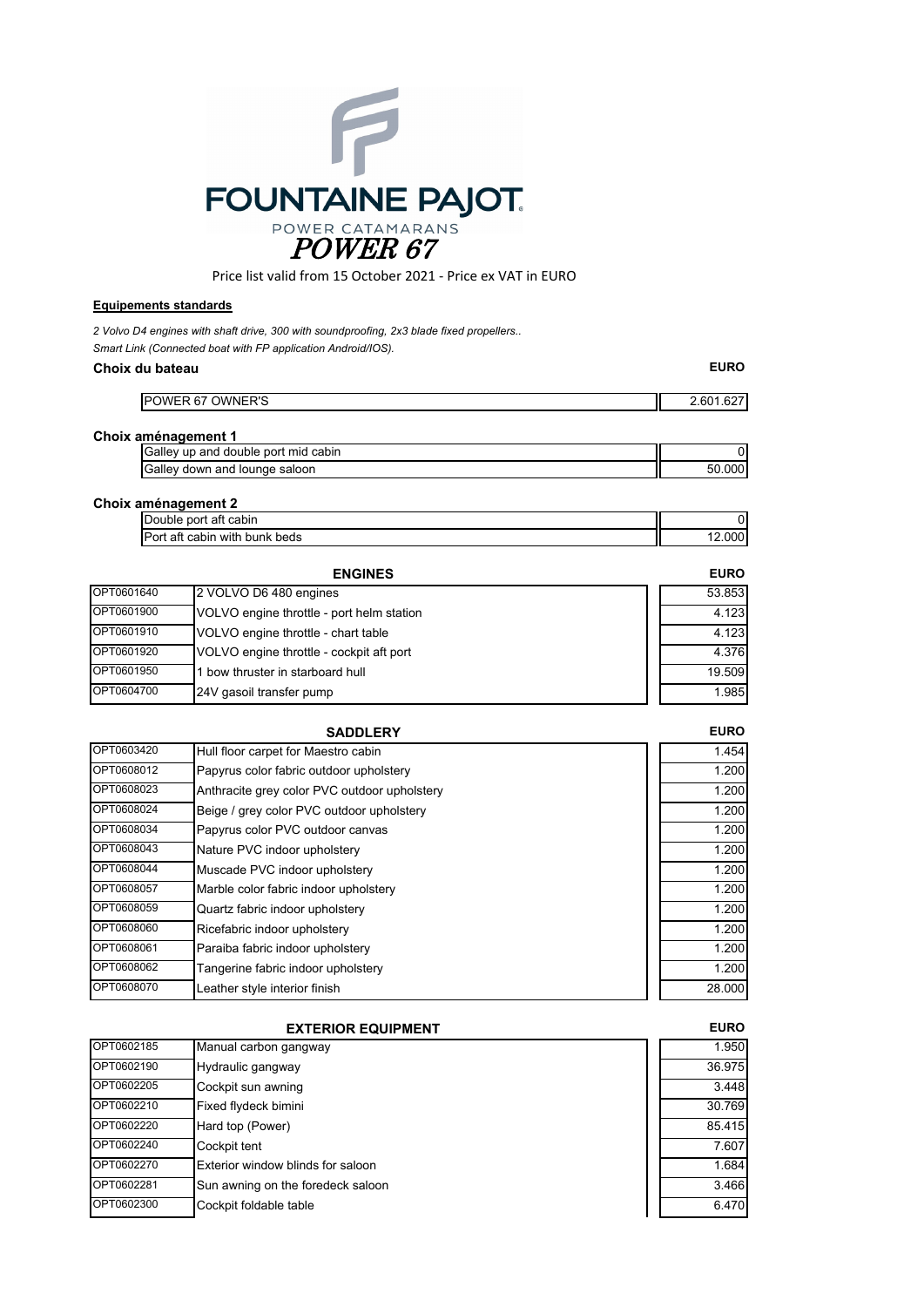| OPT0602350 | Outdoor cushions                                                         | 22.417 |
|------------|--------------------------------------------------------------------------|--------|
| OPT0602411 | Tenderlift hydraulic platform (450kg max) with dinghy removable brackets | 55.154 |
| OPT0602710 | 2nd swim ladder                                                          | 1.830  |
| OPT0602760 | Kitchen furniture on fly bridge                                          | 7.426  |
| OPT0602880 | Teak floor cockpit                                                       | 32.593 |
| OPT0602881 | Synthetic teak cockpit floor                                             | 26.480 |
| OPT0602893 | Teak front cockpit - power                                               | 8.582  |
| OPT0602894 | Synthetic teak front cockpit - power                                     | 5.148  |
| OPT0602895 | Teak on side decks - owner version                                       | 37.000 |
| OPT0602896 | Synthetic teak on side decks - owner version                             | 32.384 |
| OPT0602897 | Teak on flydeck                                                          | 10.500 |
| OPT0602898 | Synthetic teak on flydeck                                                | 8.539  |
| OPT0603030 | 1 cockpit fridge 65 L                                                    | 2.524  |
| OPT0603040 | 2 cockpit fridges 65 L                                                   | 5.047  |
| OPT0603050 | Icemaker (cockpit)                                                       | 3.132  |
| OPT0603070 | Fridge 65 L on the flying bridge                                         | 2.300  |
| OPT0603180 | Gas plancha                                                              | 1.650  |
| OPT0604210 | Jacuzzi for two                                                          | 15.500 |
| OPT0604390 | Exterior fresh water (2 outlets)                                         | 373    |

# **INTERIOR EQUIPMENT**

| OPT0603200 | Chief tap in the galley                                        | 452    |
|------------|----------------------------------------------------------------|--------|
| OPT0603390 | Combination locking safe                                       | 329    |
| OPT0603470 | Saloon curtains pleated blinds                                 | 13.115 |
| OPT0603505 | Door between aft cabin and galley (Req. OPT 3502 and 3504)     | 1.428  |
| OPT0603540 | Port fore peak fitting out (bed + head)                        | 18.012 |
| OPT0603550 | Starboard fore peak fitting out (bed + head)                   | 18.012 |
| OPT0603560 | Laundry room in port fore peak (Inc. OPT0603540)               | 5.249  |
| OPT0603710 | Electrical saloon coffee table convertible into a dinner table | 7.407  |
| OPT0604330 | Additional electric freshwater pump                            | 1.539  |

## **ELECTRONIC TV AND HIFI**

| OPT0605430 | Additional 7" monitoring screen                                                 | 1.631  |
|------------|---------------------------------------------------------------------------------|--------|
| OPT0606213 | Pack Garmin 1 POWER: 1 screen 17" - helm station                                | 17.000 |
| OPT0606223 | Pack Garmin 2 POWER : 2 screens 17" -2 at helm stations                         | 26.000 |
| OPT0606233 | Pack Garmin 3 POWER : 3 screens 17" - 2 at helm stations + 1 at chart table     | 32.600 |
| OPT0606243 | Pack Garmin 4 POWER : 3 screens 22" -2 at helm stations + 1 at chart table      | 40.600 |
| OPT0606280 | Aft camera                                                                      | 1.778  |
| OPT0606295 | Forward scan Garmin PS 51-TH (Req. PACK GARMIN)                                 | 2.790  |
| OPT0606430 | Radar                                                                           | 3.030  |
| OPT0606901 | Flying bridge Hifi + 4 speakers (Reg. OPT0606920 or 6925)                       | 2.187  |
| OPT0606920 | Audio & Video pack lounge saloon (TV system PAL & SECAM)(req. OPT0603502)       | 12.839 |
| OPT0606925 | Audio & Video pack saloon galley up (TV 50") (TV system PAL & SECAM)(Req. Of    | 12.687 |
| OPT0606930 | HI-FI video pack for owner's cabin (TV 40")(TV PAL & SECAM)                     | 4.105  |
| OPT0606940 | HI-FI video pack for 1 mid or front guest cabin (TV 28")(TV system PAL & SECAM) | 3.804  |
| OPT0606945 | Hi-Fi video pack for 1 guest aft cabin (TV 28")(TV system PAL & SECAM)          | 2.948  |
| OPT0606960 | Satellite communication                                                         | 21.706 |
| OPT0606990 | Wifi amplifier                                                                  | 1.538  |

|            | <b>HOUSEHOLD APPLIANCES AND COMFORT</b>                                       | <b>EURO</b> |
|------------|-------------------------------------------------------------------------------|-------------|
| OPT0603000 | Additionnal 220V 130L fridge for galley down (req. OPT060 3502)               | 1.429       |
| OPT0603005 | Additional 90 L 220V freezer for galley down (reg. OPT060 3502)               | 1.850       |
| OPT0603010 | Additionnal 220V 130L fridge for galley up (req. OPT0603501, inc. OPT0603015) | 1.519       |
| OPT0603015 | Additionnal 220V 90L freezer for galley up (req. OPT0603501, inc.OPT0603010)  | 1.700       |

## **EURO**

**EURO**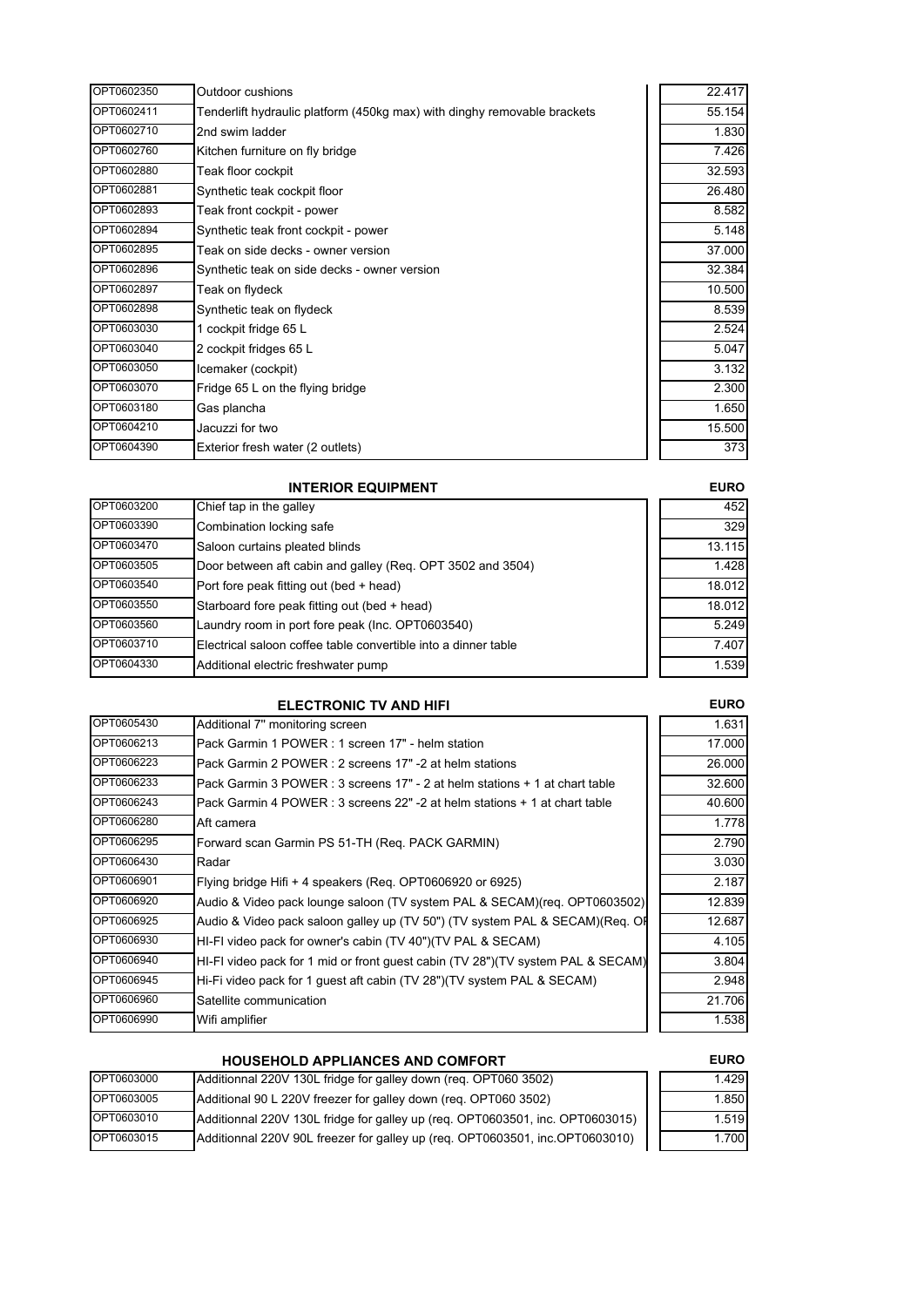| OPT0603160 | Microwaves oven 220V - 50Hz only ((Req. Version OCE/CFT, inc 5510)          | 1.500  |
|------------|-----------------------------------------------------------------------------|--------|
| OPT0603190 | Sink grinder                                                                | 1.500  |
| OPT0603210 | Dishwasher 12 place settings                                                | 2.000  |
| OPT0603220 | Washing machine 5Kg 220V - 50 Hz only (Requires OCE/CFT Version, inc 5510)  | 1.100  |
| OPT0603230 | Dryer 220V - 50Hz only (Requires OCE/CFT Version, inc 5510)                 | 1.000  |
| OPT0603250 | Washing machine/dryer 220V - 50Hz only (Requires OCE/CFT Version, inc 5510) | 1.800  |
| OPT0603270 | Wine cellar for 23 bottles                                                  | 2.976  |
| OPT0604160 | 1 fresh water electric head quest cabin                                     | 1.343  |
| OPT0605350 | Mechanical ventilation for all cabins                                       | 5.063  |
| OPT0605790 | Grey water tank                                                             | 6.554  |
| OPT0605830 | Full air conditioning (Req. OPT060 5650, 5660 ou 5670)                      | 46.217 |

|            | <b>ELECTRICITY AND LIGHTING</b>                          |        |
|------------|----------------------------------------------------------|--------|
| OPT0603290 | Exterior courtesy lighting                               | 6.766  |
| OPT0603300 | Interior courtesy lighting                               | 4.316  |
| OPT0603330 | Underwater lighting 2x50 W                               | 3.457  |
| OPT0605000 | Additional AGM battery 24V - 150AH                       | 1.497  |
| OPT0605480 | Solar panels 3 x 170 W                                   | 3.646  |
| OPT0605500 | Main grid 220V 50HZ                                      | 10.159 |
| OPT0605510 | Main grid 60HZ                                           | 12.694 |
| OPT0605520 | Additional shore plug 220V-60HZ (Req. OPT0605500)        | 2.702  |
| OPT0605540 | 110V plugs in addition to OPT0605500                     | 4.684  |
| OPT0605550 | Charger/inverter 5000W / 120 A (Req. OPT5500 or 5510)    | 1.139  |
| OPT0605590 | Automatic charger FISHER PANDA 6 kW 24V                  | 16.482 |
| OPT0605650 | 17 kW 220V 50HZ genset                                   | 22.889 |
| OPT0605670 | 2 synchronisable gensets - FISHER PANDA 12 kW 50-60 Hz   | 41.060 |
| OPT0605760 | Watermaker 220L/H - 220V (Req. OPT0605650, 5660 or 5670) | 17.518 |
| OPT0605780 | Pre-installation of watermaker                           | 412    |
| OPT0605960 | Galvanic isolator                                        | 329    |

|            | <b>NAVIGATION</b>                                                        | <b>EURO</b> |
|------------|--------------------------------------------------------------------------|-------------|
| OPT0601712 | 2 rope cutters Ø55 (Reg. OPT 1640)                                       | 1.302       |
| OPT0602000 | Windlass control on helm station                                         | 807         |
| OPT0602400 | Hydraulic aluminium davits + SUP craddle                                 | 18.700      |
| OPT0602410 | Tenderlift hydraulic platform (450kg max)                                | 50.239      |
| OPT0602411 | Tenderlift hydraulic platform (450kg max) with dinghy removable brackets | 55.154      |
| OPT0602600 | Antifouling, primary epoxy                                               | 7.610       |
| OPT0602975 | 2 capstans in cockpit                                                    | 6.318       |
| OPT0602980 | 2 bow capstans                                                           | 6.687       |

| <b>60HZ OPTIONS</b> |                                                                  | <b>EURO</b> |
|---------------------|------------------------------------------------------------------|-------------|
| OPT0604620          | US gas pre-installation                                          | 1.200       |
| OPT0605525          | Additional shore plug 220V-50Hz (Reg. OPT0605510 Main grid 60Hz) | 1.253       |
| OPT0605545          | 220V plugs in addition to OPT0605510                             | 2.216       |
| OPT0605660          | 17 kW 220V 60HZ genset                                           | 21.061      |
| OPT0606170          | VHF US channels (Req. Garmin Pack)                               | 450         |

| <b>SAFETY</b> |                                                                    | <b>EURO</b> |
|---------------|--------------------------------------------------------------------|-------------|
| OPT0602550    | Inflatable fenders + electric inflator                             | 3.900       |
| OPT0605410    | Fog horn - 2 control stations                                      | 1.062       |
| OPT0607000    | Safety equipment without liferaft                                  | 4.593       |
| OPT0607030    | $\varnothing$ 14 mm chain + 40 kg anchor (Incompatible OPT0607000) | 2.292       |
| OPT0607100    | MP6 container liferaft                                             | 1.650       |
| OPT0607120    | MP8 container liferaft                                             | 1.900       |
| OPT0607140    | MP10 container liferaft                                            | 2.000       |
| OPT0607950    | Dinghy (4.1 m) & engine (40 HP) pack                               | 23.200      |